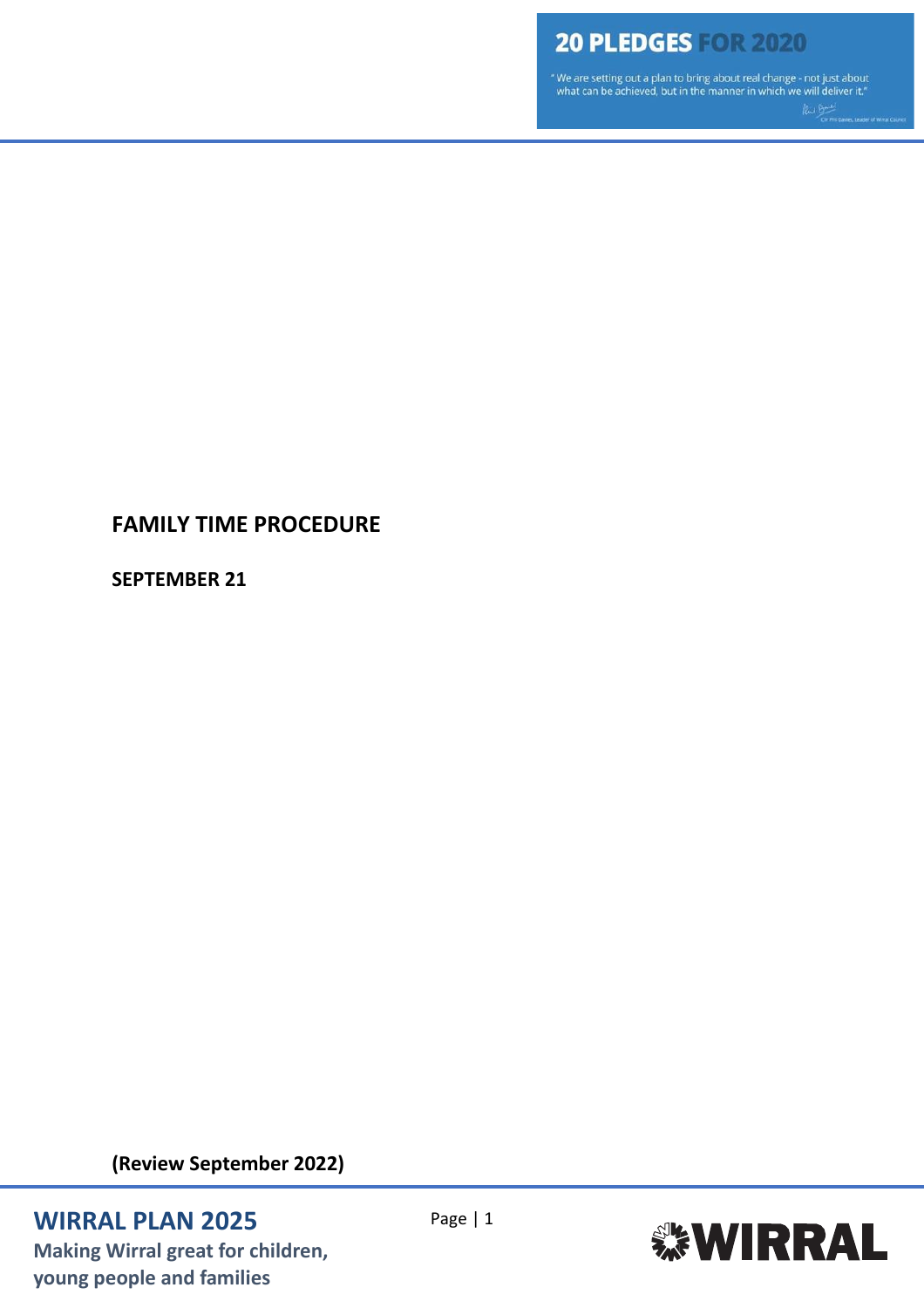"We are setting out a plan to bring about real change - not just about what can be achieved, but in the manner in which we will deliver it.'

### 1. PURPOSE OF THIS DOCUMENT

The following procedures should be read in conjunction with the [Family Time Policy.](https://wirralchildcare.proceduresonline.com/files/fam_time_policy.pdf) The procedures provide additional guidance to staff requesting, managing, and reviewing Family Time between children and their parents/carers.

## 2. GUIDANCE FOR REFERRALS FOR FAMILY TIME (IN HOUSE AND COMMISSIONED SERVICES)

Referrals must only be made with the approval of a Team Manager and when it has not been possible to facilitate Family Time with support from the family member(s), friend or foster carer. Priorities for the team are:

- Interim Care Orders:
- Long term Looked After children; up to a maximum of six times per year;
- Children/Young People whose parents (carers) may have restrictions placed upon them because of significant risk/harm that may present to a child. (These restrictions may be by virtue of an alternative court order or directions).

Referrals for Family Time will be discussed between the Social Worker and Team Manager prior to the Social worker making a referral to the Family Time Coordinator. The referral should include an assessment and evaluation that supports the application for the level, type, frequency, and structure of the Family Time. The referral must also include details of known risks in relation to both the adults and children involved and identify actions that have /or need to be taken to reduce these risks.

Consideration should also be given to whether a proportion of the Family Time could be conducted virtually online. This may be an option in cases where: there is a large amount of travelling required; there is a high amount of Family Time required (e.g. 5 days per week); the wider family wish to be involved in Family Time; the child misses pets at home, or the parent struggles to attend Family Time for one reason or another. Virtual Family Time should be facilitated through Microsoft Teams where possible, if this is not possible appropriate guidance should be provided to ensure the virtual methods used are safe and secure.

Referrals should then be sent to the Family Time inbox by the Social Worker with agreement for the level, method of Family Time and frequency of the request having been made by the Team Manager. All amendments that increase volume and/or frequency must also be approved in this way.

Once the referral has been processed an email to the case holder will be sent notifying of next steps or further information. The Family Time Coordinator may require up to 5 working days to process the request.

Referrals will include:

- Team Manager Agreement
- Date of review
- Whether a meeting with the family has taken place to ascertain whether there are any suitable family members who would be available to facilitate contact
- Observation requirements

## **WIRRAL PLAN 2025** Page | 2

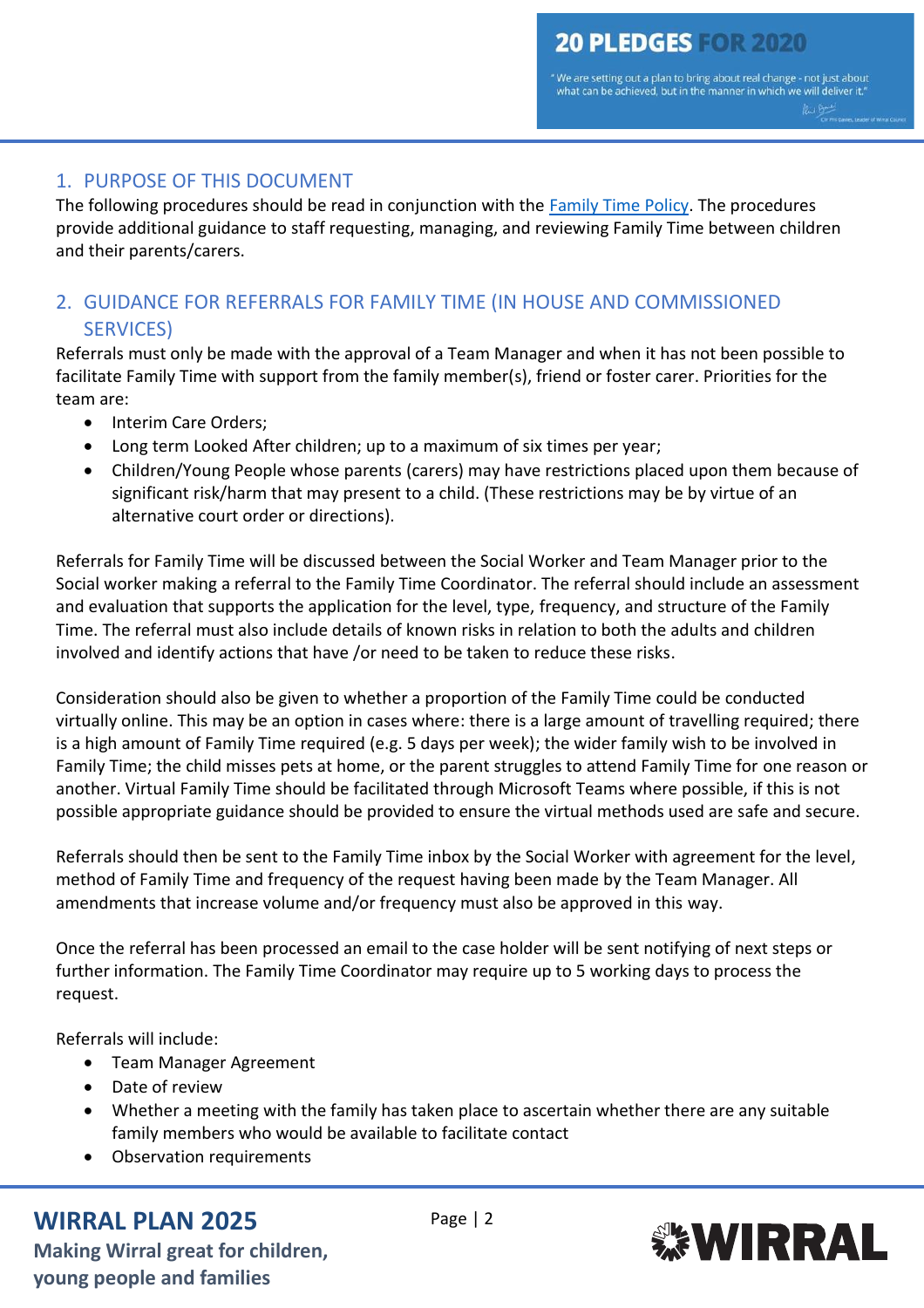'We are setting out a plan to bring about real change - not just about what can be achieved, but in the manner in which we will deliver it."

- The potential / likelihood for rehabilitation including anticipated date at which rehabilitation will be achieved
- What support is required to improve the quality of the parent/child relationships;
- Any specifics details in relation to child / parent such as assessments, special needs, drug/alcohol issues;
- Whether carers have been approached to facilitate / supervise contact/transport of children to and from contact.
- Transport arrangements.

## 2.1 FREQUENCY

The frequency of Family Time will not exceed three sessions per week for any one child when this is supervised by a family support worker and this will be provided for a maximum duration of twelve weeks. This will also apply for cases in proceedings. Any additional Family Time would need to be covered by the social worker, foster carer, or family/friend.

#### **In all cases, the allocated Social Worker will undertake 10% of the total amount of Family Time and details of this must be included on the referral form.**

If the specific needs of a child are such that observation of the family time by the allocated social worker is required more often, this will be agreed by the case-holding Team Manager and the Coordinator.

The Social worker will notify the Family Time Coordinator of the dates they intend to observe contact in advance. Any changes to these arrangements require at least 7 days notice if additional supervision is required from the team.

The Team Coordinator and commissioned Family Time Coordinator will be advised of any proposed change to volume, method, or frequency of sessions via email form forwarded to the Coordinators by the Team Manager.

All changes of contact details for children, parents or case holder should be emailed to the Coordinators in advance.

**Note:** Failure to do so will result in Family Time costs being charged against individual team budgets.

## 2.2 COURT PROCEEDINGS

The Coordinators for in-house and commissioned Services to be advised of any court dates in advance.

Where a case is being heard in court at the Final Hearing stage, the Social Worker will liaise closely with the Coordinators regarding changes to contact arrangements / newly identified risks. A revised agreement will be produced to reflect all changes.

In cases where rehabilitation is possible, parenting advice, support and guidance may be offered to parents within sessions at the Social Worker's request. This will be offered to the parent by the Supervisor for a time limited period with written feedback given to the parent in relation to strengths and areas of

## **WIRRAL PLAN 2025** Page | 3

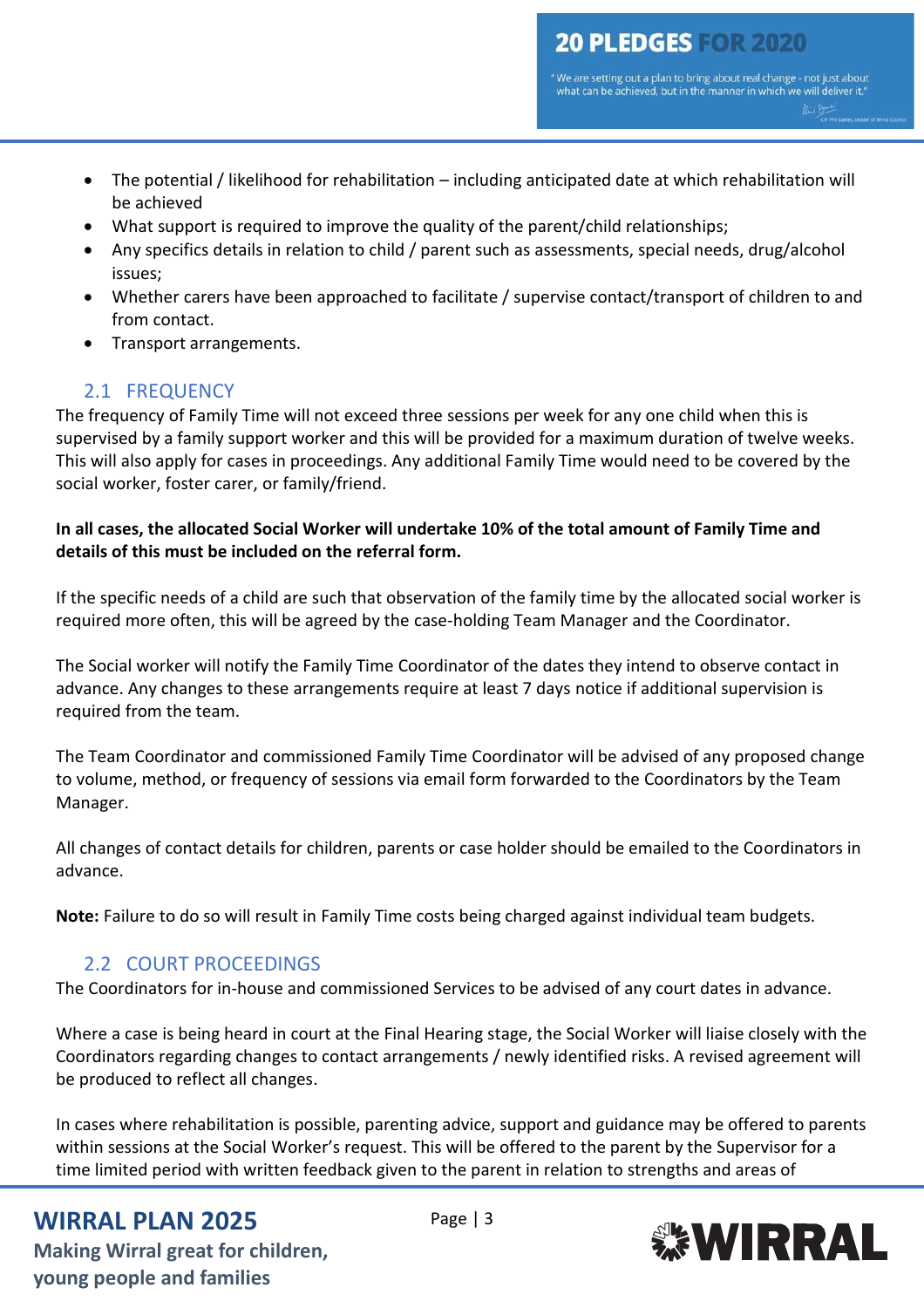'We are setting out a plan to bring about real change - not just about what can be achieved, but in the manner in which we will deliver it.'

improvement. It is very important that the social worker indicates at the point of referral whether a plan for rehabilitation home is a realistic possibility. This will enable the Family Time Team to contact the Social Worker to discuss the nature of any additional support required.

## 2.3 WRITTEN AGREEMENT

Prior to the commencement of Family Time, a planning meeting will take place to formulate a written agreement with those Adults attending Family Time.

The written agreement will outline dates, times, methods/venues, expectations of family members attending family time, etc. This agreement will clearly outline the consequences of failed or negative Family Times and should be attached as an appendix to any court Care Plan.

Once completed and signed by the parent(s), the written agreement will be forwarded to the social worker for their records and reference purposes and a copy is given to parents.

a. When a Family Time session is missed by a parent or other relative, the social worker will be informed as soon as possible, (providers are expected to report missed sessions on a daily basis to both the Social Worker and the Coordinators). The social worker will then discuss the reasons for the missed contact with the family, discuss the possibility of virtual Family Time as an alternative to cancelling in future, and feedback to the coordinators.

b. In the event of: two missed sessions without satisfactory explanation; sessions being cut short for reasons of parental lateness or leaving before the end of the scheduled session; or a pattern of missed sessions, Family Time will be held in abeyance. The Coordinators will notify the case holder of all dates of non-attendance. The Social Worker will then communicate to the family and advise relevant professionals including legal Family Time arrangements will be suspended until an urgent review meeting takes place to discuss their reasons for not attending, as their actions are detrimental to their child's needs.

c. An urgent meeting will be held with adults involved to consider whether the level and duration of Family Time is appropriate and, in the child's best interests. Coordinators will be notified that the meeting has taken place and a copy of the amended written agreement forwarded. Coordinators will require 48 hours to reinstate the sessions.

d. The parent(s) will be aware of this procedure through the initial letter from their Social Worker and the written agreement, which will clearly outline the agreed frequency of sessions, time, venue etc and will be reminded of it at the time.

f. If it is considered to be in the child's interests it may be proposed that Family Time will be reduced to a level that the parent can sustain in line with the terms of the written agreement, or that Family Time may be conducted online, the parents should be informed of this by the Social Worker and allowed to make representations, if necessary to a court; we need to ensure our recommendations and rationale are shared with parents.

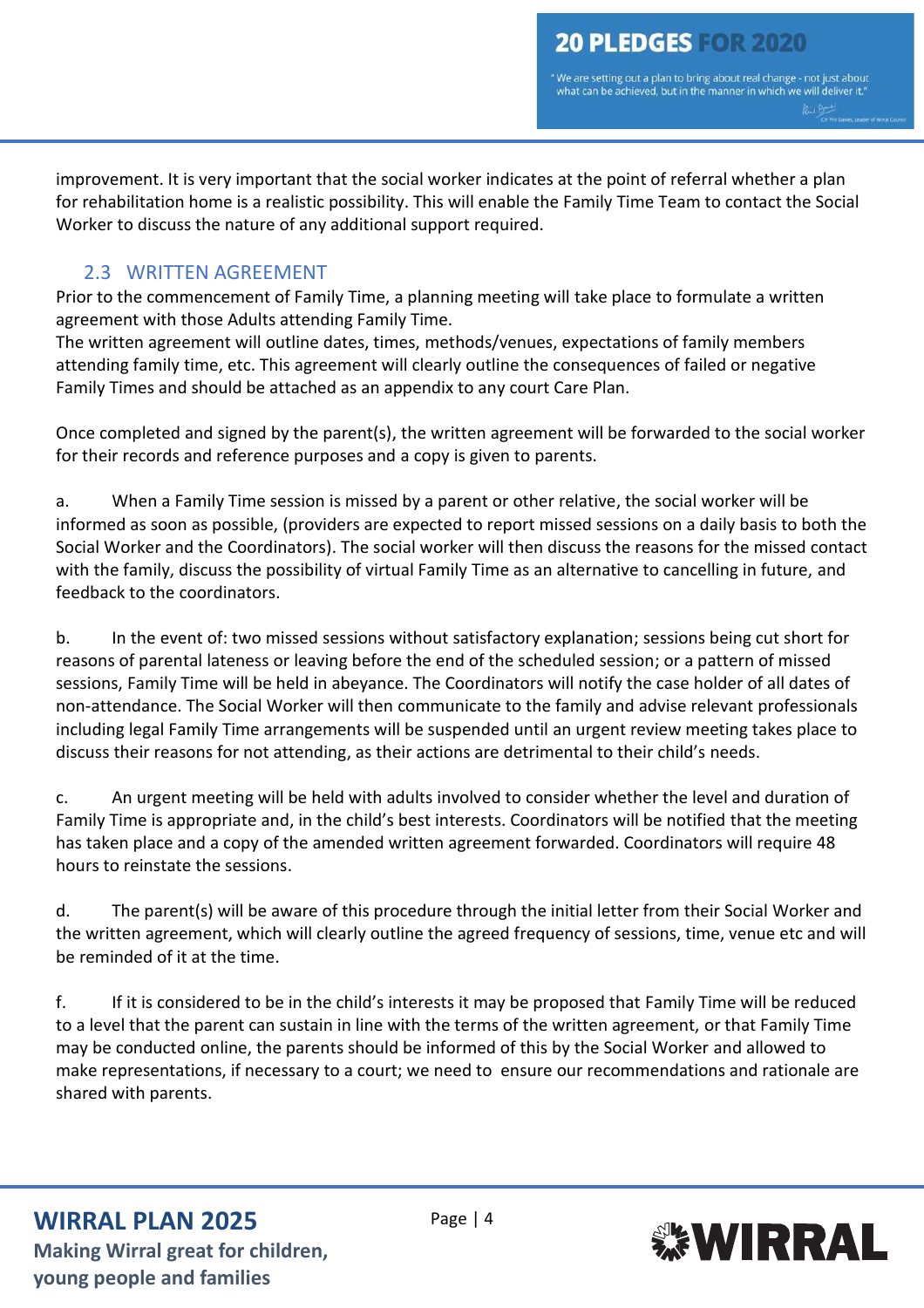"We are setting out a plan to bring about real change - not just about what can be achieved, but in the manner in which we will deliver it.' Mill Boy

g. Parental lateness, (15 minutes or more, without communication), will be reported and the child will be returned to the carer. Parents may be asked to telephone to confirm that they will attend, particularly for new babies. This prevents unnecessary disruption to the child.

h. Some children, young people and their parents may wish to have Family Time using social media. This may be through telephone, text, Face Time, and other social media platforms. Any arrangements will be agreed and included in the written agreement document. Any arrangements made will be dependent on the age and individual circumstances of the child/young person.

#### See **Family Time – [Parent/Carer Agreement](https://wirralchildcare.proceduresonline.com/files/fam_time_pc_agree.docx)**

#### 2.4 TRANSPORT ARRANGEMENTS

Social Workers will be expected to include the arrangements for transport in the Referral Form. There is an expectation that carers will transport all children in their care to their Family Time sessions and remain with the child until the parents arrive, thus ensuring that the child is not left alone with a supervisor.

In exceptional circumstances, for example, the carer does not drive, alternative arrangements will be arranged to transport the child to and from their carers to have Family Time with their parents/birth family.

Parents/ Carers should be asked to consider Virtual Family Time as an alternative on any occasion when Family Time may otherwise be cancelled. For example: if a family member has no transport available, or cannot afford transport; if a family member is not well enough to travel, but could communicate remotely.

Supervisors will not transport families to and from Family Time sessions. It is the family's responsibility to make their way and fund their own transport to and from Family Time. Funding will be offered at the discretion of the social worker and the team manager, where it is evident that the family is experiencing financial hardship.

### 2.5 CHANGES TO FAMILY TIME ARRANGEMENTS

It is the responsibility of the Social Worker to inform the Family Time coordinator of any changes in advance. **(Minimum 7 days' notice for holidays and where possible 24 hours' notice for children who are sick).**

Changes to Family Time sessions may sometimes be necessary dependent upon the circumstances and the impact on the child. Any changes to Family Time sessions i.e. the day, time, method, and venue must be discussed by the social worker with the family/carers.

In instances where a child who is subject to Family Time arrangements is being taken on holiday by their carer, is unwell or where the parent or child has appointments and is not able to attend Family Time etc., it is the responsibility of the Social Worker to inform the Family time coordinator in advance **(Minimum 7 days' notice for holidays and where possible 24 hours' notice for children who are sick).**

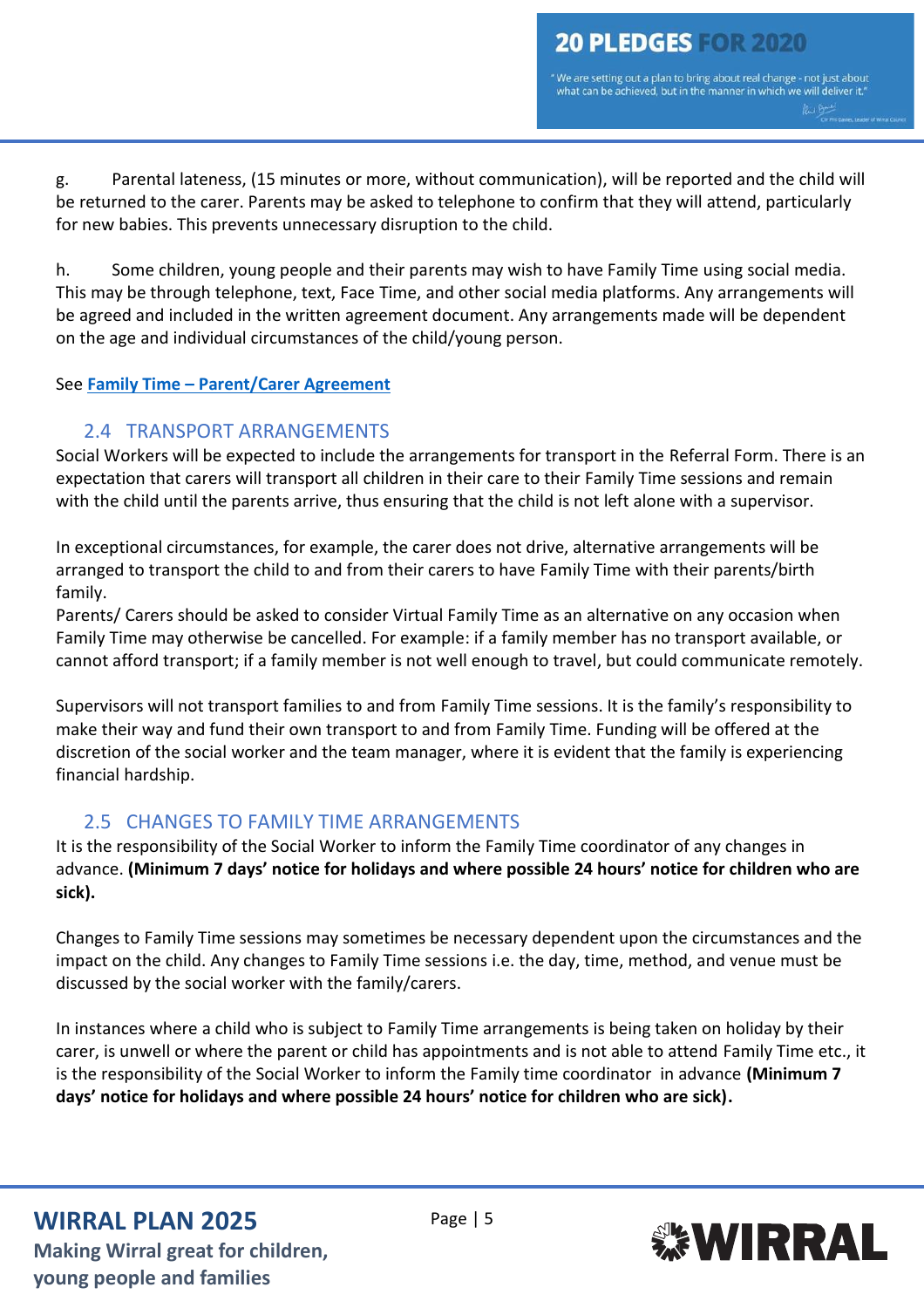"We are setting out a plan to bring about real change - not just about what can be achieved, but in the manner in which we will deliver it.' Mill Boy

In the event where Family Time must be changed outside of the court ordered arrangements, legal advice is to be sought, for example, ongoing reduction because of the negative impact of Family Time on the child.

Those having Family Time should be advised by the Social Worker of proposed changes. It is the Social Worker's responsibility to advise all parties involved about the details of the Family Time arrangements.

### 2.6 RISK ASSESSMENTS

It is the responsibility of the Social Worker to complete the risk assessment as part of the referral document.

Where the risk is deemed high the social worker must attend the Family Time Agreement Meeting prior to Family Time commencing.

Risk Assessments will be reviewed by the social worker and Family Time Coordinators at the Family Time review meetings and Care Planning meetings. Where risk levels change, this should be recorded and shared with all parties.

### 3. RECORDING

Reports are completed at every supervised family session by the supervisor. It is the responsibility of the social worker and or the Family Support Worker to ensure that all reports are read and uploaded onto the child's case file.

For cases currently in proceedings it is the social workers responsibility to ensure that records of Family Time are collated and shared with Legal Services.

The Coordinators for Family Time will ensure that the Written Agreements for all cases are uploaded onto the child's case file. (See **Family Time – [Parent/Carer Agreement](https://wirralchildcare.proceduresonline.com/files/fam_time_pc_agree.docx)**)

### 4. CONCERNS

Any concerns arising during Family Time will be brought immediately to the attention of the Coordinators and allocated social worker.

### 5. REVIEWS & MONITORING

In respect of the overall monitoring and assessment of the case, the Social Worker/IRO will seek the views of the child/ren involved in Family Time. This information will form part of the Family Time reviewing process whether as part of a CLA Review or a three-monthly review of Family Time sessions.

It will be an expectation that the social worker will obtain feedback from the child/young person and their parent/carer and incorporate into the review.

On occasions this may require the completion of a questionnaire. This will be used to inform future service delivery and quality of provision.

## **WIRRAL PLAN 2025** Page | 6